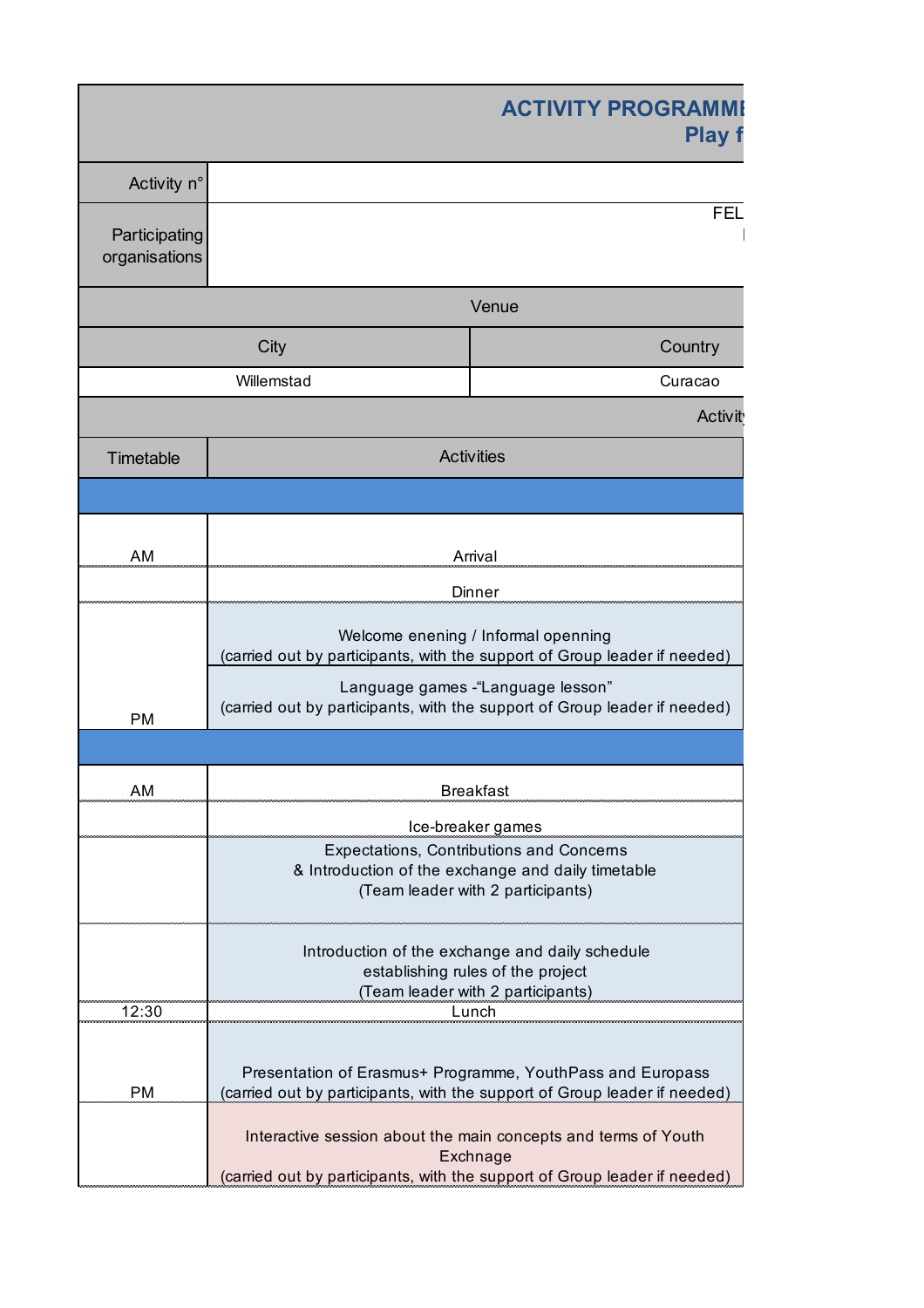|       | Team work and presentation about healthy lifestyle aspects<br>(carried out by participants, with the support of Group leader if needed)                                       |  |  |  |  |
|-------|-------------------------------------------------------------------------------------------------------------------------------------------------------------------------------|--|--|--|--|
|       | Reflection via "Let's Summarize"<br>(facilitated by team leaders)                                                                                                             |  |  |  |  |
|       | Dinner and Presentation of Teambuilding & Intercultural                                                                                                                       |  |  |  |  |
|       | Intercultural Evening (including active games)                                                                                                                                |  |  |  |  |
| 08:30 | <b>Breakfast</b>                                                                                                                                                              |  |  |  |  |
| AM    | Going to the center for Antgen test                                                                                                                                           |  |  |  |  |
| 12:30 | Teambuilding & Intercultural<br>communication exercise<br>(carried out by participants, with the support of Group leader if needed)<br>Lunch                                  |  |  |  |  |
|       | Thetre Performance preparation:<br>Unhealthy Lyfestyle habits and how to fight it                                                                                             |  |  |  |  |
|       | Thetre Performance presentation and discussions:<br>Unhealthy Lyfestyle habits and how to fight it                                                                            |  |  |  |  |
|       | Dinner<br>Reflection via "Let's Summarize"<br>(facilitated by team leaders)                                                                                                   |  |  |  |  |
|       | Intercultural Evening (including active games)                                                                                                                                |  |  |  |  |
| 08:30 | <b>Breakfast</b>                                                                                                                                                              |  |  |  |  |
| AM    | YOGA<br>Active workshop -Yes or No -Healthy Lifestyle Myths<br>(carried out by participants, with the support of Group leader if needed)                                      |  |  |  |  |
| 12:30 | Workshop: playing games from Curacao<br>(carried out by participants, with the support of Group leader if needed)<br>Lunch<br>Team work on Sport as a social learning process |  |  |  |  |
|       | (carried out by participants, with the support of Group leader if needed)                                                                                                     |  |  |  |  |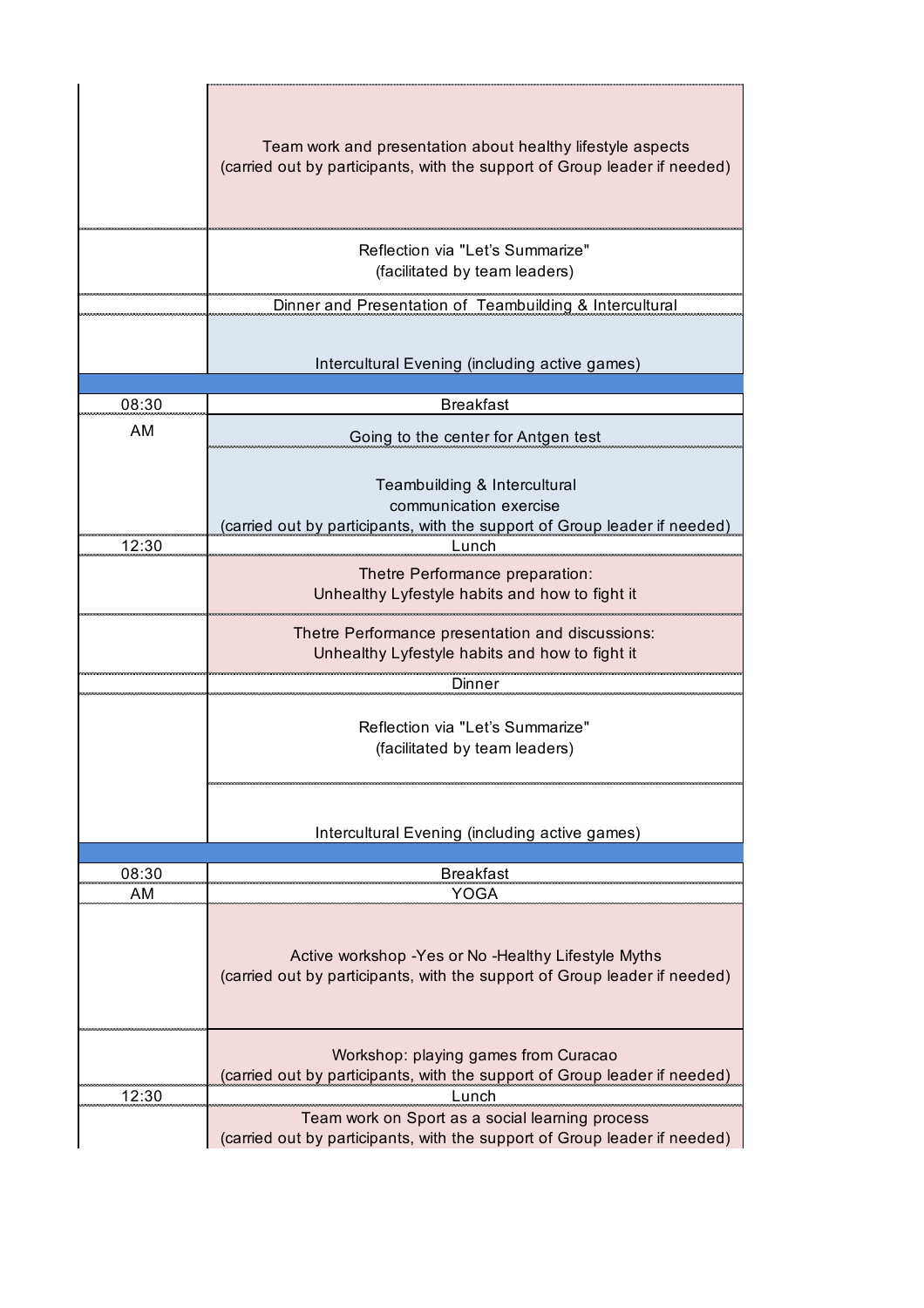| <b>PM</b> | Workshop: playing games from Finland and Georgia<br>(carried out by participants, with the support of Group leader if needed)<br>Mid-term evaluation<br>Dinner |  |  |
|-----------|----------------------------------------------------------------------------------------------------------------------------------------------------------------|--|--|
|           | Intercultural Evening (including active games)                                                                                                                 |  |  |
| 08:30     | <b>Breakfast</b>                                                                                                                                               |  |  |
| <b>AM</b> | Forum Theatre on being active citizen                                                                                                                          |  |  |
|           | Learning swimming and biking                                                                                                                                   |  |  |
| 12:30     | Lunch                                                                                                                                                          |  |  |
| <b>PM</b> | Free evening in the town                                                                                                                                       |  |  |
|           | Reflection via "Let's Summarize"<br>(facilitated by team leaders)                                                                                              |  |  |
|           | Dinner                                                                                                                                                         |  |  |
|           | Free evening in the town                                                                                                                                       |  |  |
| 08:30     | <b>Breakfast</b>                                                                                                                                               |  |  |
| ΑM        | <b>Morning Sports</b>                                                                                                                                          |  |  |
|           | Workshop:<br>Defining Active Citizenship                                                                                                                       |  |  |
|           | How active citizenship can be linked to a healthy lifestyle                                                                                                    |  |  |
| 12:30     | Lunch                                                                                                                                                          |  |  |
| <b>PM</b> | Creating basketball wall mount together with daycare center kids                                                                                               |  |  |
|           | Spendiing day with the kids of daycare center                                                                                                                  |  |  |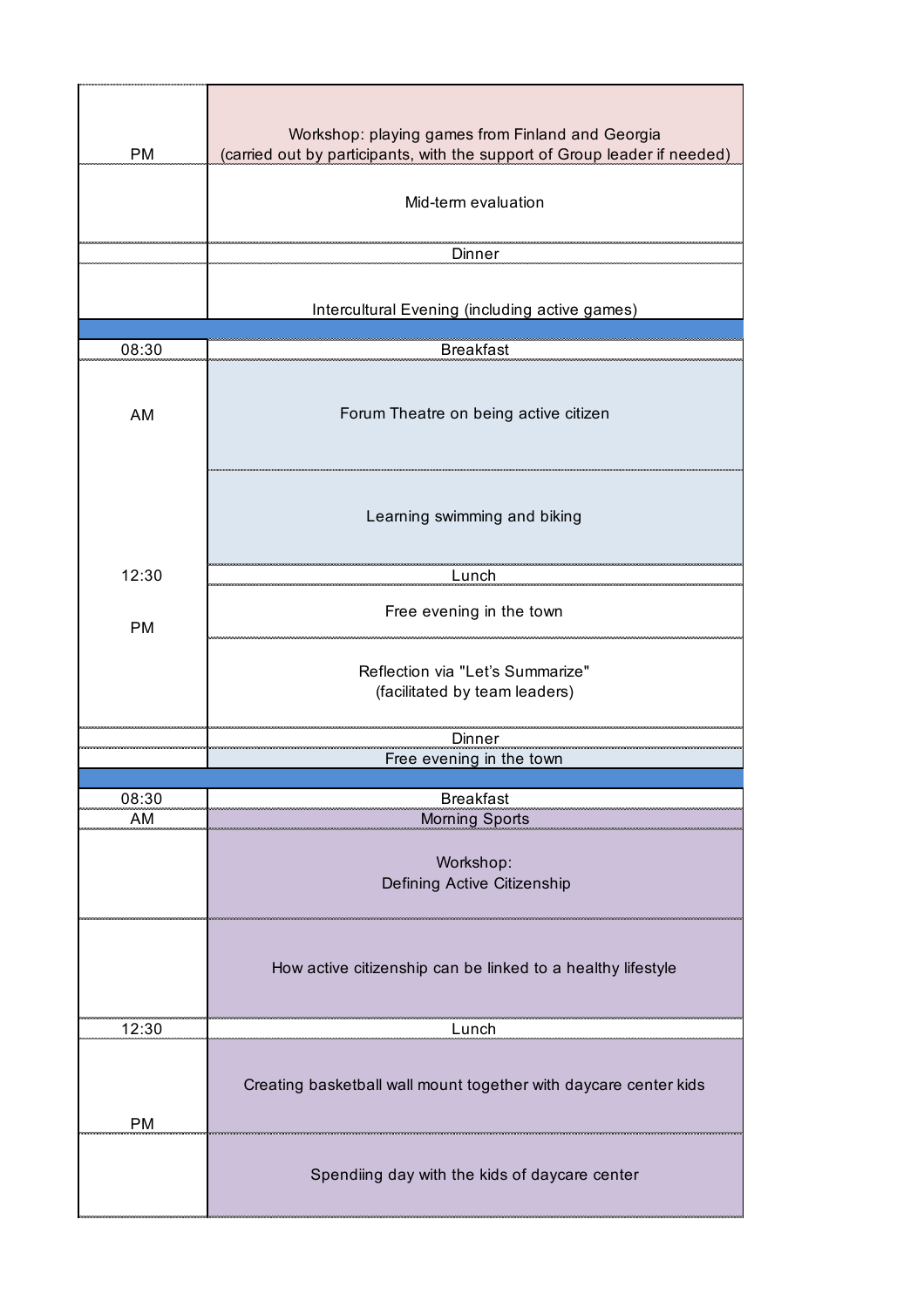|           | Reflection via "Let's Summarize"<br>(facilitated by team leaders)                                              |  |  |
|-----------|----------------------------------------------------------------------------------------------------------------|--|--|
|           |                                                                                                                |  |  |
|           | Dinner                                                                                                         |  |  |
| 08:30     | <b>Breakfast</b>                                                                                               |  |  |
| ΑM        | Morning sport                                                                                                  |  |  |
|           | Sharing online recourses<br>(carried out by participants, with the support of Group leader if needed)          |  |  |
|           | Designing mobile apps for pormoting healthy lifestyle                                                          |  |  |
| 12:30     | Lunch                                                                                                          |  |  |
| <b>PM</b> | Forming and Working in key groups<br>(carried out by participants, with the support of Group leader if needed) |  |  |
|           | Group Reflection<br>Dinner                                                                                     |  |  |
|           |                                                                                                                |  |  |
| 08:30     | <b>Breakfast</b>                                                                                               |  |  |
| AМ        | Morning sport                                                                                                  |  |  |
|           | Future project development<br>(carried out by participants, with the support of Group leader if<br>needed)     |  |  |
|           | Presentation of project ideas<br>(carried out by participants, with the support of Group leader if<br>needed)  |  |  |
| 12:30     | Lunch                                                                                                          |  |  |
|           | Shooting a TikTok, Instagram videos for promoting healthy lifestyle                                            |  |  |
| <b>PM</b> | Presentation of videos                                                                                         |  |  |
|           |                                                                                                                |  |  |
|           | Closing event - Firewall party<br>Departure of participants                                                    |  |  |
|           |                                                                                                                |  |  |
| 08:30     | <b>Breakfast</b>                                                                                               |  |  |
| AM        | <b>Final Evaluation</b>                                                                                        |  |  |
|           | Free time and Departure                                                                                        |  |  |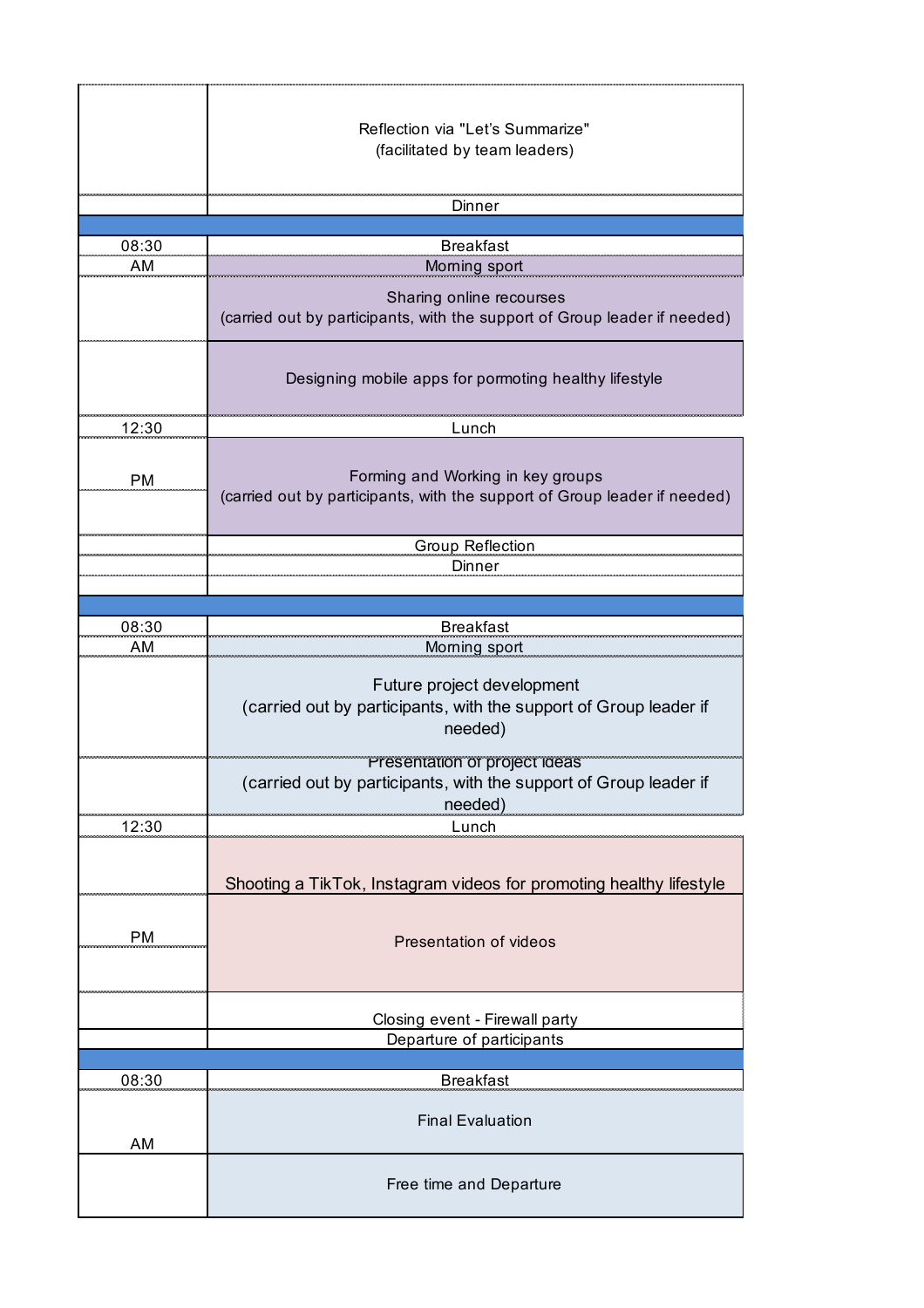|  | Curacao team takes responsibility that activities under their responsibil    |  |
|--|------------------------------------------------------------------------------|--|
|  | Georgian team takes responsibility that activities under their responsibil   |  |
|  | Finnish team takes responsibility that activities under their responsibility |  |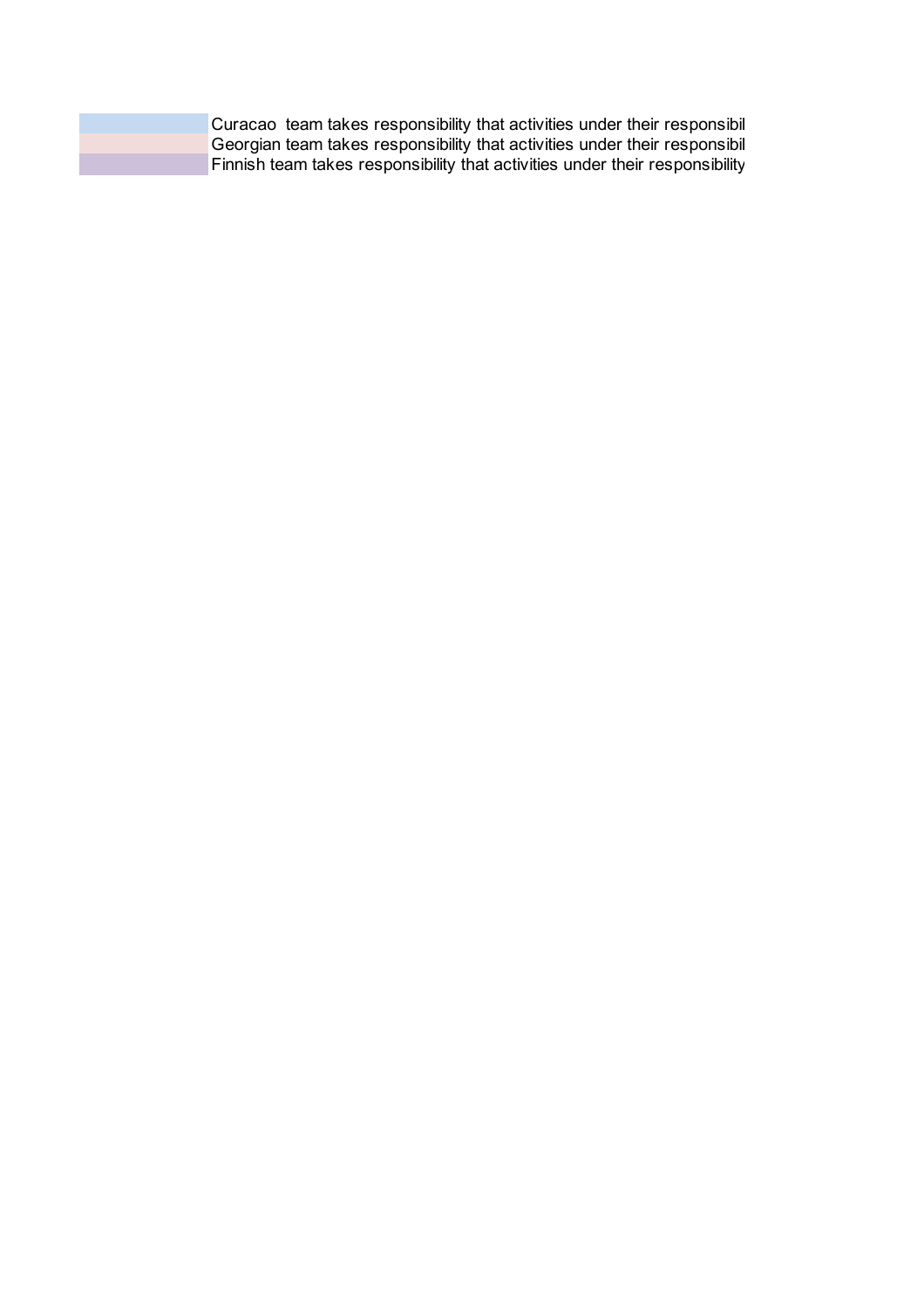# **E FOR A YOUTH EXCHANGE pr Change**

### $A2$

**IS Foundation from Curacao** InoChange from Georgia Sirius from Finland

|  | Duration   |            |                                 |                                  |
|--|------------|------------|---------------------------------|----------------------------------|
|  | Start date | End date   | Activity duration<br>(excluding | Travel days                      |
|  | 26.10.202  | 02-11-2021 |                                 | 2 (No travel days<br>for locals) |

v Programme

Non-formal & Informal learning methods used

*DAY 1*

Accommodation of the participants, showing the meeting room, restaurant, facilities, siurroundings etc.

Get to know each other: Introduction, name games, ice-breakers (Non-formal and Informal)

Participants prepare small lessons and big flipchart with main words to learn on each of the presented cultures.

game about tongue twister

## *DAY 2*

Name games, Integration Games (Non-formal)

Gather and overview the expectations, contributions and concerns of the participants through playing "Hope&Fear& expectation Tree". (Non-formal).

Presentation of the project and daily schedule, short information about key competencies and learning outcomes as well as agreement about the rules to respect during the project (Non-formal)

Through interactive game participants learn more about Erasmus+ opportunities. Special Focus will be on key action 1 and EVS. Youthpass will be introduced with the special emphasis on an eight key competencies. (Non-formal)

Participants define and explore the meanings of the main concepts, like healthy lifestyle, sport, nutrition and nutritients (protein, carbohidrates, fat, water etc), and etc. definitions will stay on the conference rom wall during the YE. (Non-Formal)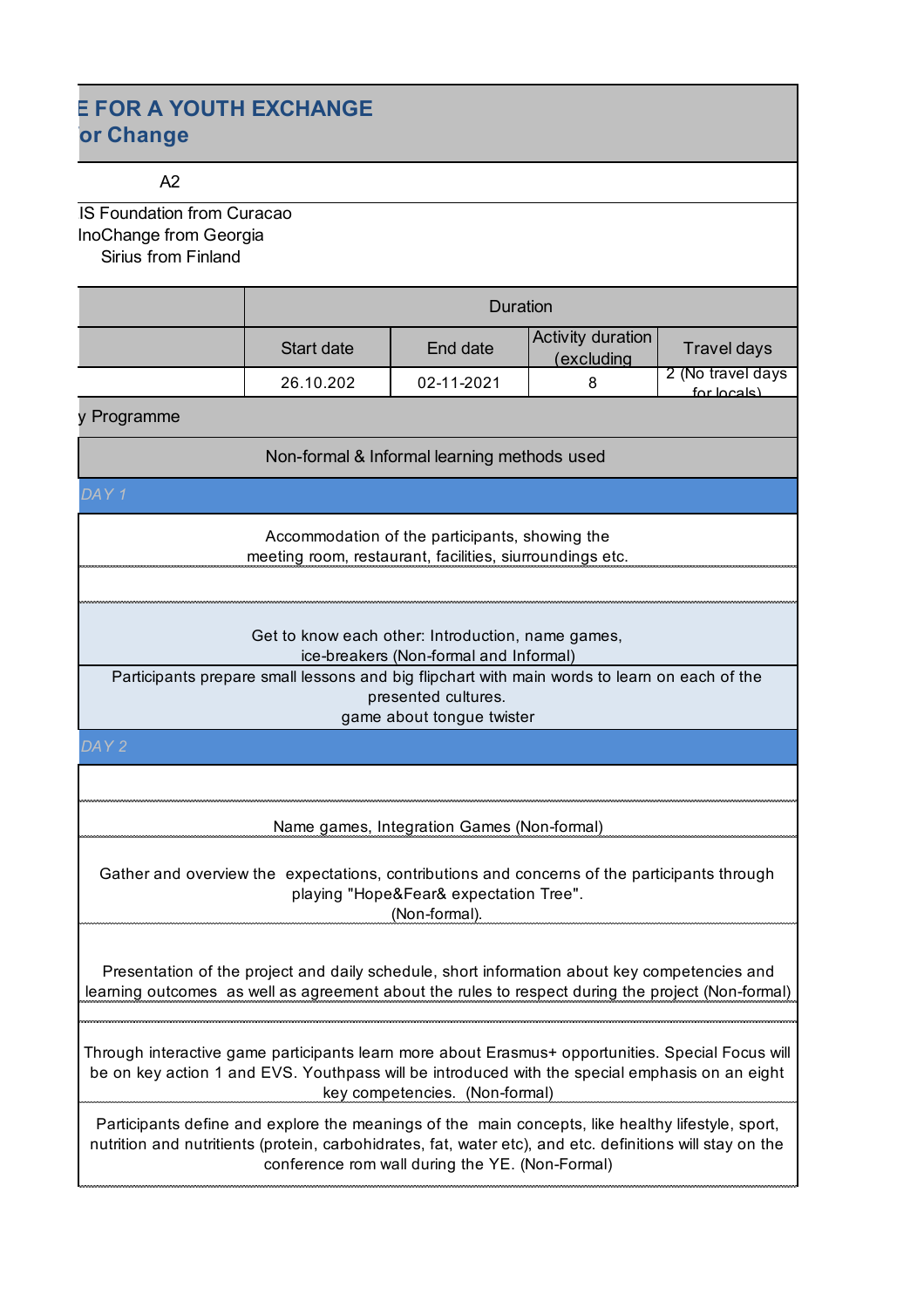Exploring what is healthy lifestyle and aspects of of it (balanced diet, regular exercise, stress management, curbing smoking and drinking and avoiding unsafe sex and etc.) with the special focus on Phyical Activitiy. (Non-formal)

A simple tool for daily group reflection. The idea is that we -participantssit into the circle and share daily learning points. With the help of this method they will once again reflect on what was the whole day about, what did we organized, how well did we cope with tasks, what did we learn from each activity. This will also help us to gather our learning points together and share it with other During dinner in an informal environment share intercultural experience from Integration game

Curacao team is presenting their cultures in an interesting and creative way through sharing national games, music, videos, traditional food and beverages (Informal)

*DAY 3*

The participants are divided into 6 nationally mix groups and sent into the city.They should get to a certain meeting points with the special tasks like learning fruit names in Papiamentu from locals, while local participants should learn same things on Georgian ad Finnish. Taking photos with locals; questioning locals to learn what are the most popular sport in Curacao and etc. (Non-formal)

Participants into the nationally mixed teams will preepare presentations about unhealthy lifestyle habits they are following. After working in mix groups, they will prepare thetre performance, showing their presentation in a creative way. each theatre Performance will be followed by discussion and Participants into the nationally mixed teams will preepare presentations about unhealthy lifestyle habits they are following. After working in mix groups, they will prepare thetre performance, showing their presentation in a creative way. each theatre Performance will be followed by discussion and

A simple tool for daily group reflection. The idea is that we -participantssit into the circle and share daily learning points. With the help of this method they will once again reflect on what was the whole day about, what did we organized, how well did we cope with tasks, what did we learn from each activity. This will also help us to gather our learning points together and share it with other participants. . (Non-Formal)

Georgian team is presenting their cultures in an interesting and creative way through sharing national games, music, videos, traditional food and beverages (Informal)

side and argument his/her position. statements are chosen according to the myths spread back in communities influenced by culture, traditions, society (Everyday workouts are ideal, The more you sweat, the faster you get fit., Chocolate causes acne, chocolate is an antidepressant,Running is good for everyone, Choosing foods that are gluten-free will help you eat healthier, eating meat every day is healthy, eating after 6 isn't healthy, eggs are bad for your heart, carbohydrates make you fat and etc).(Non-formal)

Participants should guess if the statement is true or false, accordingly stand on "True" or "False"

Participants are playing games which are traditional or popular in Curacao (Non-formal)

Participants are divided into groups and they should brainstorm about the benefits of sport, choosing 3 different sports and linking them with the social and learning skills they develop,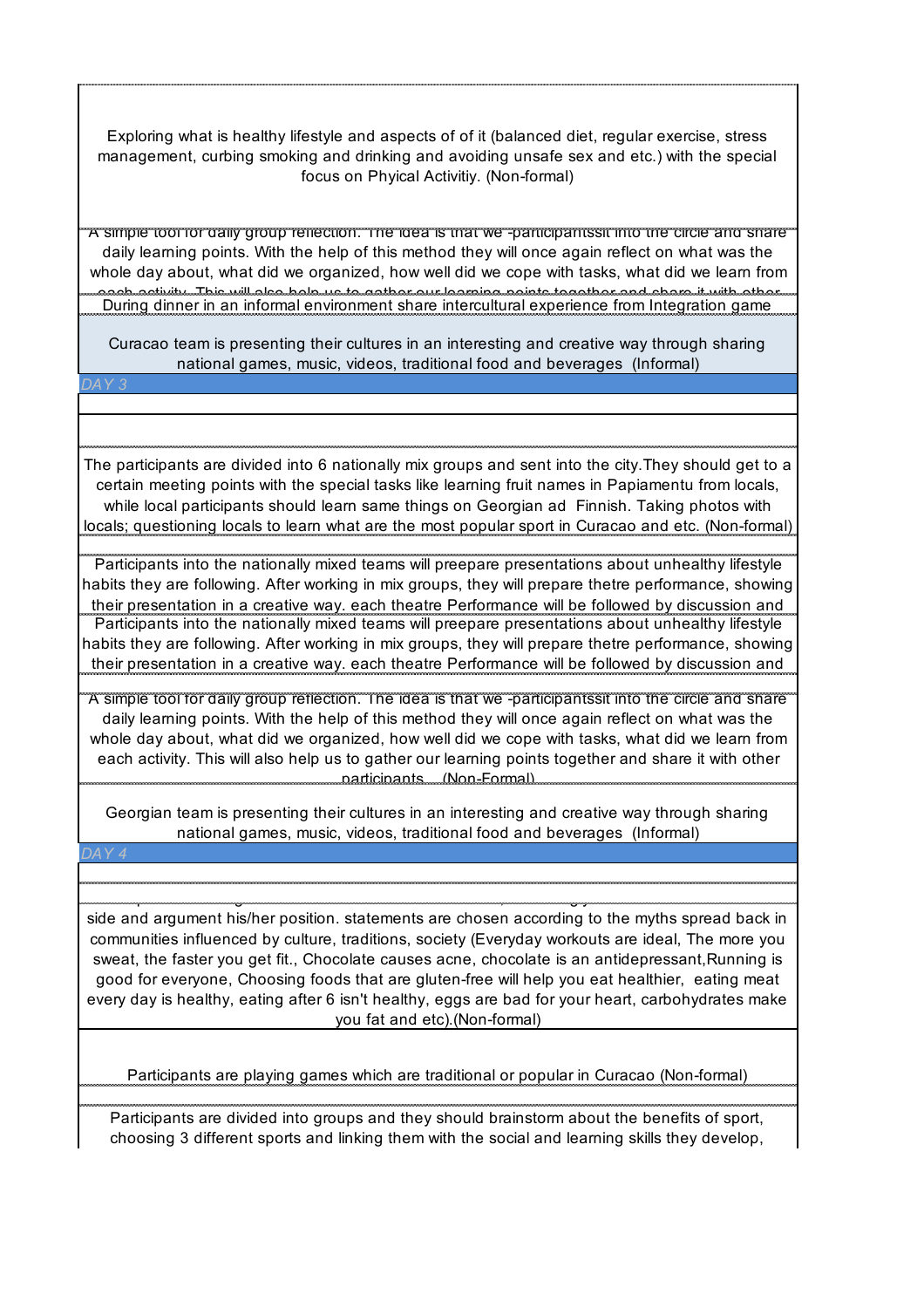Participants are playing games which are traditional or popular in Georgia and Finland(Non-formal)

MID-Term EVALUATION will be organized by team leaders in order to collect feedback about the daily timetable, methods used, group leaders, participants, atmosphere, future suggestions and etc (non-formal)

Finnish team is presenting their cultures in an interesting and creative way through sharing national games, music, videos, traditional food and beverages (Informal)

*DAY 5*

Two teams will be created: 1. will go for swimming and another for biking (Bed&Bike Curacao allows to use bicycles for free). In small group of 5 volunteers will perform problem (which is problematic in their community), they can dramatise one of the scenarios discussed with them beforehand. They can either improvise or write a short script for their scenario. The audince is watching the scenario and other participants from audience can stop the performance, step into the scene and provide different continuation of the story in order to find the best solution of the problem. Followed by discussion (Non-formal)

> Those who know swimming will teach others who does not know it. Those who know biking will teach others who does not know it.

> > (Informal)

A simple tool for daily group reflection. The idea is that we -participantssit into the circle and share daily learning points. With the help of this method they will once again reflect on what was the whole day about, what did we organized, how well did we cope with tasks, what did we learn from each activity. This will also help us to gather our learning points together and share it with other participants. (Non-Formal)

*DAY 6*

Divide participants into the nationally mixed groups and they brainstorm on following topics: What being an active citizen means How youth can contribute to society Some different ways of getting involved How to plan an active citizenship project (Non-formal)

Participants brainstorm on how active citizenship can be linked to a healthy lifestyle and their roles and responsibilities towards society in order to promote healthy living back in to their communities, followed by discussion and creating Action Plan (Non-formal)

Participants are creating basketball wall mount together with the kids from daycare center. The basketball mount will be later used by locals (Inofrmal)

This is was a great opportunity for kids to communicate in English with foreigners. They had fun as they got involve into the sports activities. The activities were: swimming in the pool competition, playing traditional games with kids, playing sports activities (informal)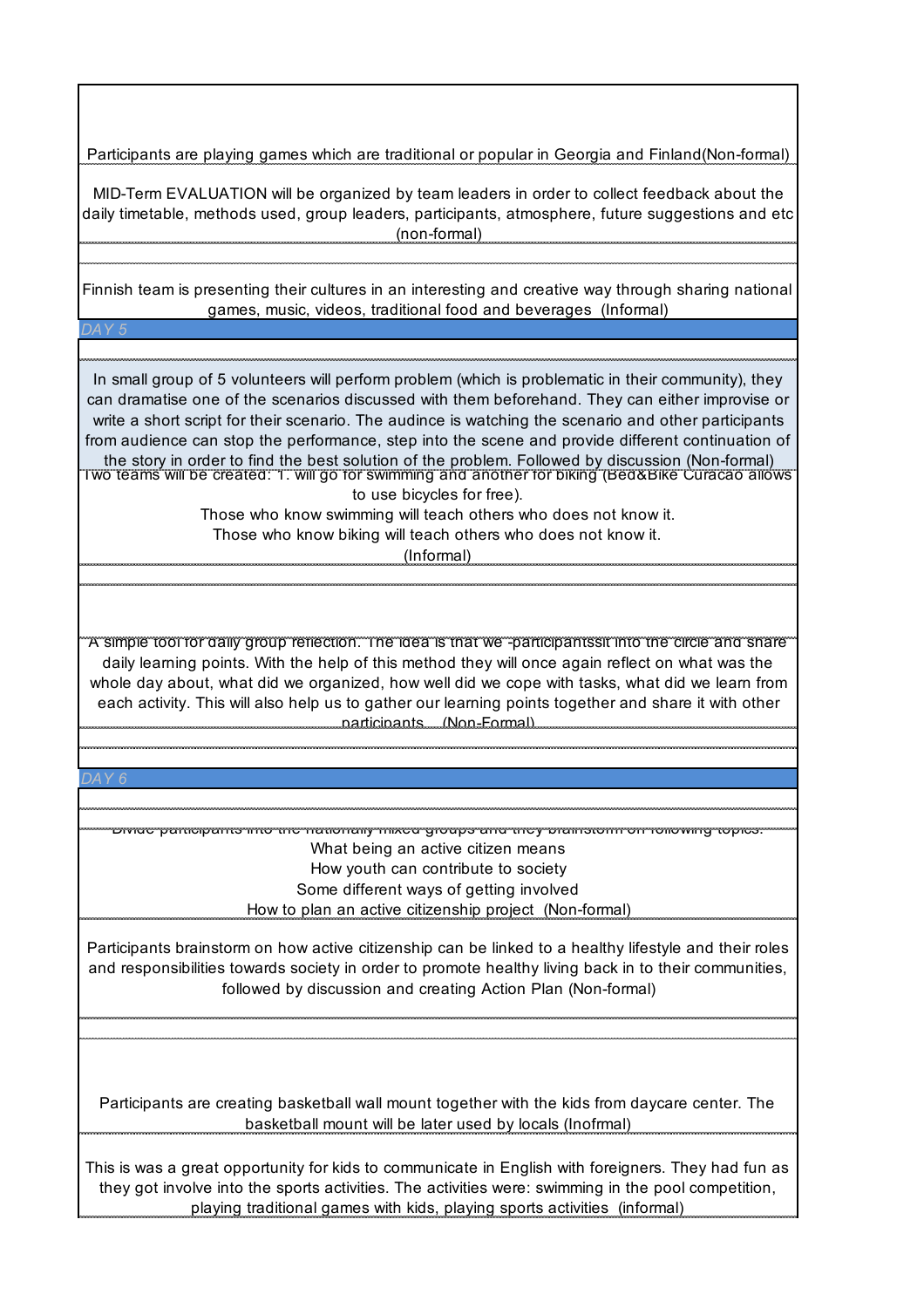A simple tool for daily group reflection. The idea is that we -participantssit into the circle and share daily learning points. With the help of this method they will once again reflect on what was the whole day about, what did we organized, how well did we cope with tasks, what did we learn from each activity. This will also help us to gather our learning points together and share it with other participants (Non-Formal)

Dinner in town

Sharing online tools for Helathy living: Mobile APPs: VNutrition, Nutrifix, FitMenCook, Change4Life, Yoga Wake Up, Runtastic and many more

Participants are divided into the 2 teams and are designing mobile apps. Based on what they learned from previous workshop. They are designing new mobile apps. for promoting healthy lifestyle. (Non-formal)

Participants are forming key Working Group for preparing photo and video reporting, individual testimonials on3 different languages, Design of mobile apps., design and finalization and Action Plan for promoting project outputs (non-formal)

#### *DAY 8*

To raise awareness about importance of healthy lifestyle among participants' peers in our communities/countries, participants brainstorm on their own ideas on projects related to their interestd (small scale local projects to be implemented in their local communities or international projects under Erasmus + programme) (Non-formal)

Presentation of the project ideas, with feedback and suggestions

The participants divided into 5 groups filmed 5 small videos to be spread on instagram and TikTok aimed at promoting healthy lifestyle among their peers and children. This way, they reached the rpoject message to different age groups. (non-formal)

The participants presented 5 videos and spreaded it via their own social networking channels on TikTok and Instagram (non-formal)

Presentation of Key groups work: photo and video reporting, press releases. Award Youthpasses (Non-formal)

#### *DAY 9*

Paper and informal evaluation organized at the end of project to reflect on how expectations being fulfilled or not, learning outcomes, suggestions for improving future project etc.(Non-formal)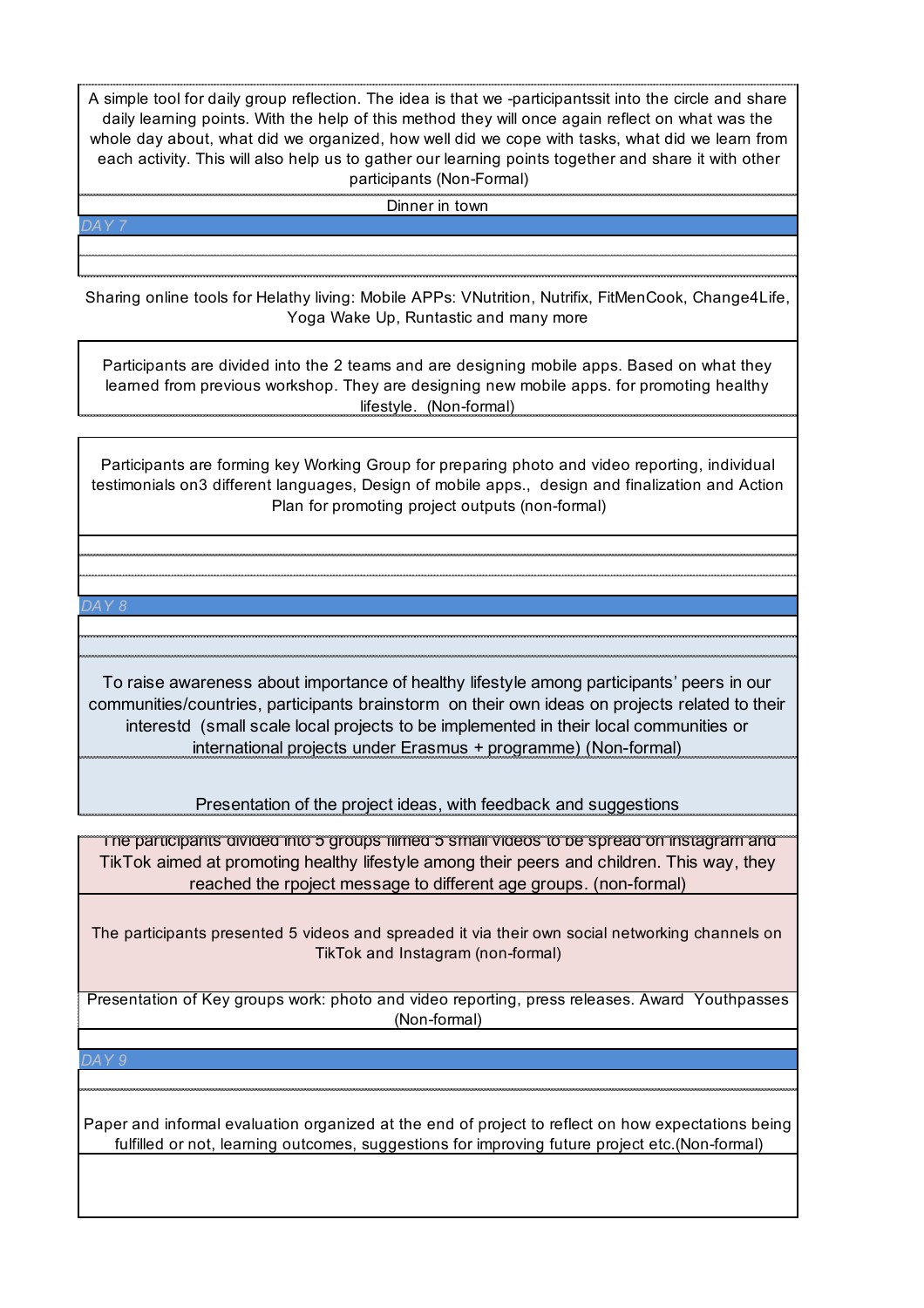r will be implemented in accordance to its aim and objectives lity will be implemented in accordance to its aim and objectives lity will be implemented in accordance to its aim and objectives